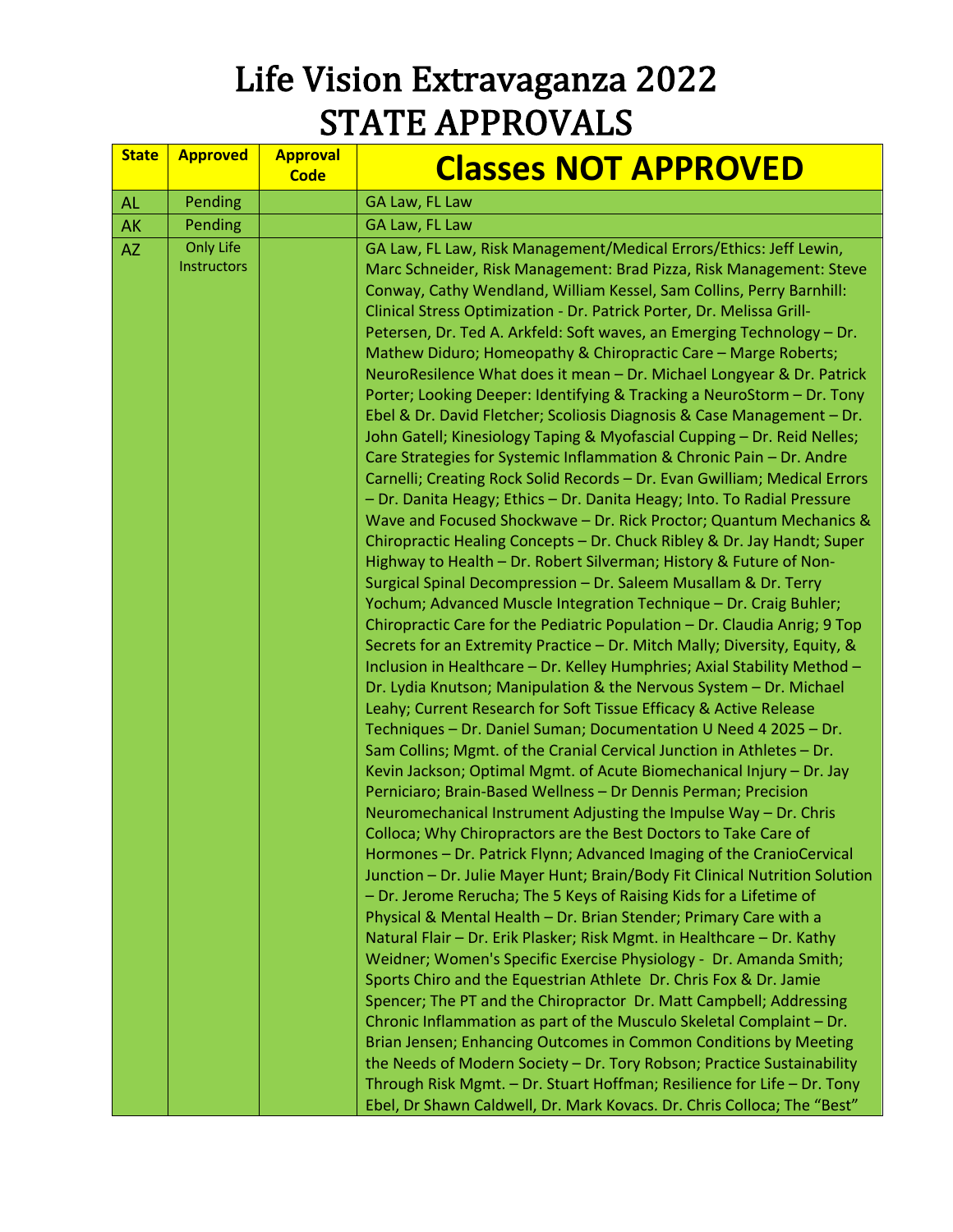|           |                          |           | Way to Practice - Dr. Winston Carhee; How to Solve Inflammation &<br>Pain by Using Nutritional & Herbal Support - Dr. Chantal Evans-Carhee;<br>Nutrition & Supplement Strategies for Pain & Inflammation - Dr. Jeff<br>Lavell; Sagittal Plane Curves and Posture Subluxation in Health and<br>Disease - Dr. Deed Harrison; How to Become an Expert in the Diagnosis,<br>Treatment, & Prevention of Spinal Degeneration & Why You Should<br>Implement a "Spinal Hygiene Program" in Your Office - Dr .Tabor Smith;<br>Subluxation Analysis Through Postural & Motion Studies - Dr. Jessica |
|-----------|--------------------------|-----------|-------------------------------------------------------------------------------------------------------------------------------------------------------------------------------------------------------------------------------------------------------------------------------------------------------------------------------------------------------------------------------------------------------------------------------------------------------------------------------------------------------------------------------------------------------------------------------------------|
|           |                          |           | Harden; Compliance & Bedside Manner Dramatically Affect Clinical<br>Outcomes - Dr. Miles Bodzin; Neurovisual Training for Athletes - Dr.                                                                                                                                                                                                                                                                                                                                                                                                                                                  |
|           |                          |           | David Traster; Sports Dry Needling - Dr. Allen Manison; Atlas                                                                                                                                                                                                                                                                                                                                                                                                                                                                                                                             |
|           |                          |           | Orthogonal Technique - Dr. Matt Sweat; Pre-conception & Beyond - Dr.                                                                                                                                                                                                                                                                                                                                                                                                                                                                                                                      |
|           |                          |           | LaKendra Fulbright; Your office - A Place for Children to Thrive - Dr.                                                                                                                                                                                                                                                                                                                                                                                                                                                                                                                    |
|           |                          |           | <b>Cathy Wendland-Colby</b>                                                                                                                                                                                                                                                                                                                                                                                                                                                                                                                                                               |
| <b>AR</b> | <b>Not</b><br>applied to |           | GA Law, FL Law                                                                                                                                                                                                                                                                                                                                                                                                                                                                                                                                                                            |
| <b>CA</b> | Pending                  |           | GA Law, FL Law                                                                                                                                                                                                                                                                                                                                                                                                                                                                                                                                                                            |
| CO        | <b>Yes</b>               |           | GA Law, FL Law                                                                                                                                                                                                                                                                                                                                                                                                                                                                                                                                                                            |
| <b>CT</b> | <b>Yes</b>               |           | GA Law, FL Law                                                                                                                                                                                                                                                                                                                                                                                                                                                                                                                                                                            |
| <b>DE</b> | <b>Yes</b>               |           | GA Law, FL Law                                                                                                                                                                                                                                                                                                                                                                                                                                                                                                                                                                            |
| <b>DC</b> | <b>Yes</b>               |           | GA Law, FL Law                                                                                                                                                                                                                                                                                                                                                                                                                                                                                                                                                                            |
| FL.       | Pending                  |           | <b>GA Law</b>                                                                                                                                                                                                                                                                                                                                                                                                                                                                                                                                                                             |
| <b>GA</b> | Approved                 | 2022-1282 | <b>FL Law</b>                                                                                                                                                                                                                                                                                                                                                                                                                                                                                                                                                                             |
| HI        | Pending                  |           | GA Law, FL Law                                                                                                                                                                                                                                                                                                                                                                                                                                                                                                                                                                            |
| ID        | <b>Yes</b>               |           | GA Law, FL Law                                                                                                                                                                                                                                                                                                                                                                                                                                                                                                                                                                            |
| IL.       | <b>Yes</b>               |           | GA Law, FL Law                                                                                                                                                                                                                                                                                                                                                                                                                                                                                                                                                                            |
|           |                          |           | GA Law, FL Law                                                                                                                                                                                                                                                                                                                                                                                                                                                                                                                                                                            |
| IN        | <b>Yes</b>               |           |                                                                                                                                                                                                                                                                                                                                                                                                                                                                                                                                                                                           |
| IA        | <b>Yes</b>               |           | GA Law, FL Law                                                                                                                                                                                                                                                                                                                                                                                                                                                                                                                                                                            |
| <b>KS</b> | Pending                  |           | GA Law, FL Law                                                                                                                                                                                                                                                                                                                                                                                                                                                                                                                                                                            |
| KY        | Pending                  |           | GA Law, FL Law                                                                                                                                                                                                                                                                                                                                                                                                                                                                                                                                                                            |
| LA        | Pending                  |           | GA Law, FL Law                                                                                                                                                                                                                                                                                                                                                                                                                                                                                                                                                                            |
| <b>MA</b> | Yes                      |           | GA Law, FL Law                                                                                                                                                                                                                                                                                                                                                                                                                                                                                                                                                                            |
| <b>ME</b> | <b>Denied</b>            |           | No courses are approved                                                                                                                                                                                                                                                                                                                                                                                                                                                                                                                                                                   |
| <b>MD</b> | Yes                      |           | GA Law, FL Law                                                                                                                                                                                                                                                                                                                                                                                                                                                                                                                                                                            |
| <b>MS</b> | <b>Yes</b>               |           | GA Law, FL Law                                                                                                                                                                                                                                                                                                                                                                                                                                                                                                                                                                            |
| MI        | <b>Yes</b>               |           | GA Law, FL Law                                                                                                                                                                                                                                                                                                                                                                                                                                                                                                                                                                            |
| <b>MN</b> | Pending                  |           | GA Law, FL Law                                                                                                                                                                                                                                                                                                                                                                                                                                                                                                                                                                            |
| <b>MO</b> | Pending                  |           | GA Law, FL Law                                                                                                                                                                                                                                                                                                                                                                                                                                                                                                                                                                            |
| <b>MT</b> | Yes                      |           | GA Law, FL Law                                                                                                                                                                                                                                                                                                                                                                                                                                                                                                                                                                            |
| <b>NE</b> | Yes                      |           | GA Law, FL Law                                                                                                                                                                                                                                                                                                                                                                                                                                                                                                                                                                            |
| <b>NH</b> | <b>Yes</b>               |           | GA Law, FL Law                                                                                                                                                                                                                                                                                                                                                                                                                                                                                                                                                                            |